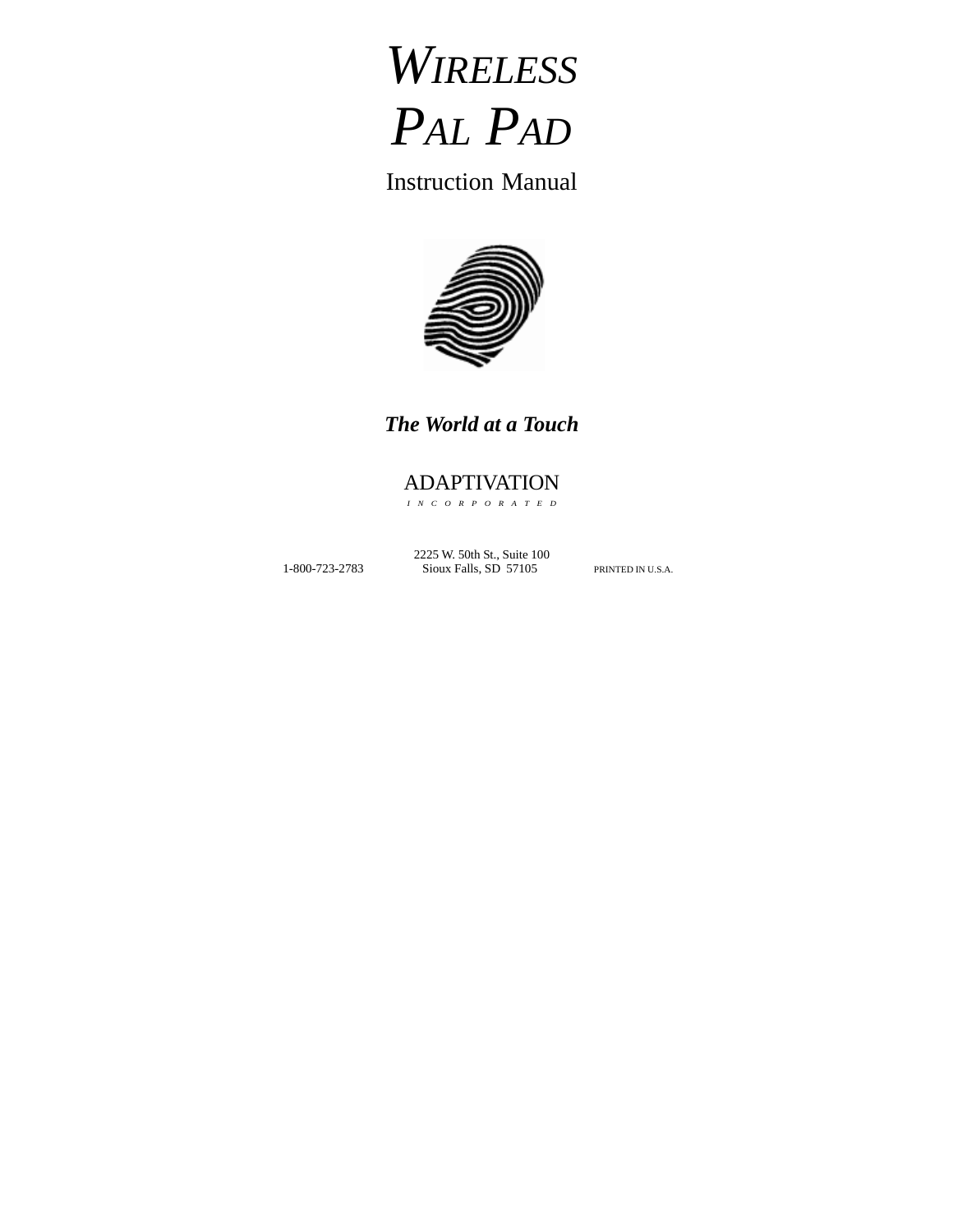# **Table of Contents**

| <b>OPERATION FOR BATTERY OPERATED  8</b> |  |
|------------------------------------------|--|
|                                          |  |
|                                          |  |
|                                          |  |
|                                          |  |
|                                          |  |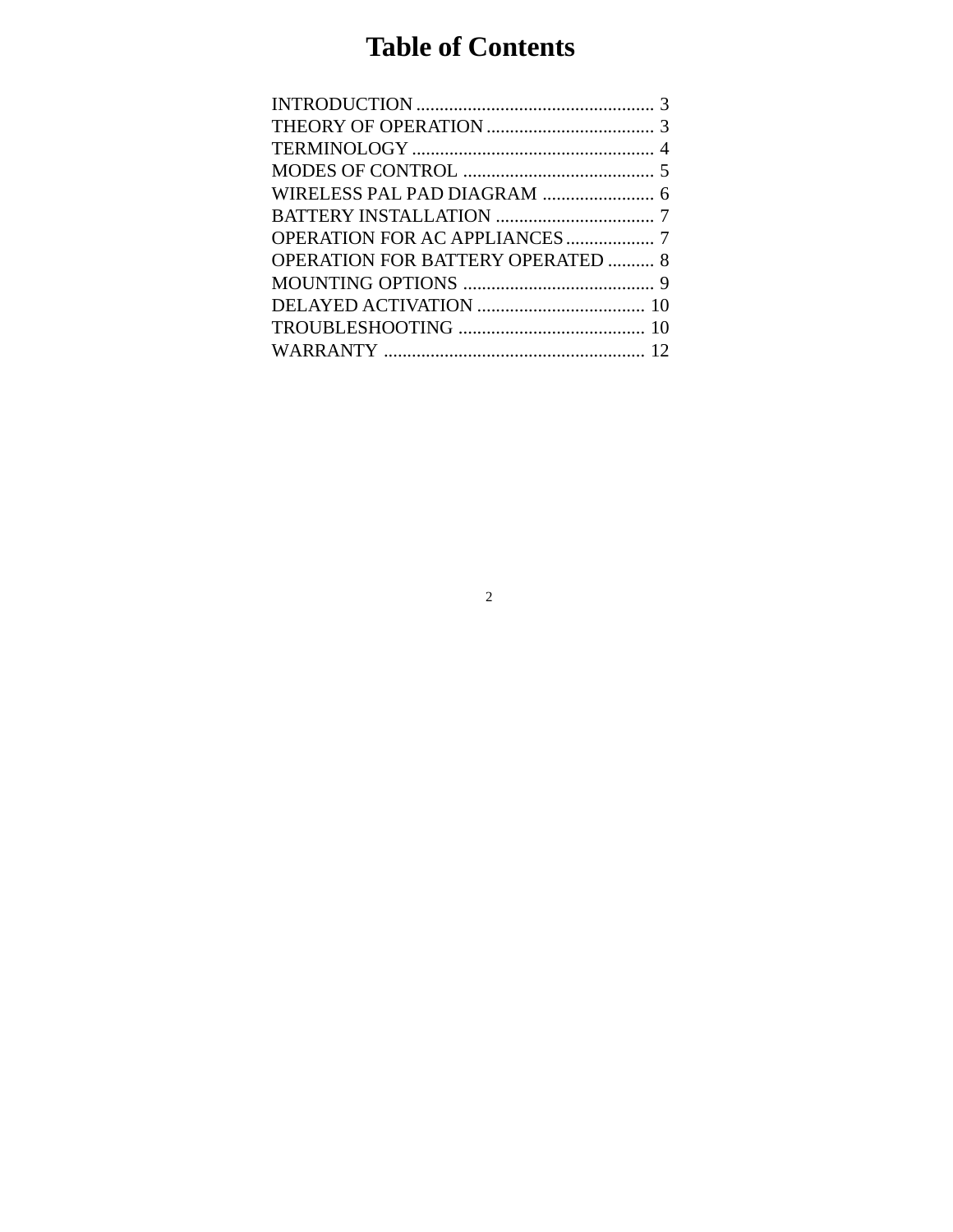# **INTRODUCTION**

Your Adaptivation, Inc. *Wireless Pal Pad* has been designed to provide access for individuals with physical or mental disabilities to basic environmental control. The *Wireless Pal Pad* will allow one electrical appliance or battery operated device to be activated. The *Wireless Pal Pad* uses an RF signal to remotely operate either an X-10 powerhouse module, Wireless Receiver, or a Wireless Pager. Each unit is sold separately. Because it is wireless, you are not tied down by cords or limited to a particular area. Wireless activation will allow greater flexibility and convenience for the user. Adaptivation strives to offer our clients the highest quality products and support. Feel free to contact us at any time for assistance using your *Wireless Pal Pad.*

# **Operating your** *Wireless Pal Pad*

### **Theory of Operation**

The *Wireless Pal Pad* activates by sending a radio frequency (RF) signal to a Powerhouse X-10 transceiver module (also known as Lamp and Appliance Modules at Radio Shack), Wireless Receiver, or Wireless Pager. Diagram 1 helps illustrate a typical scenario.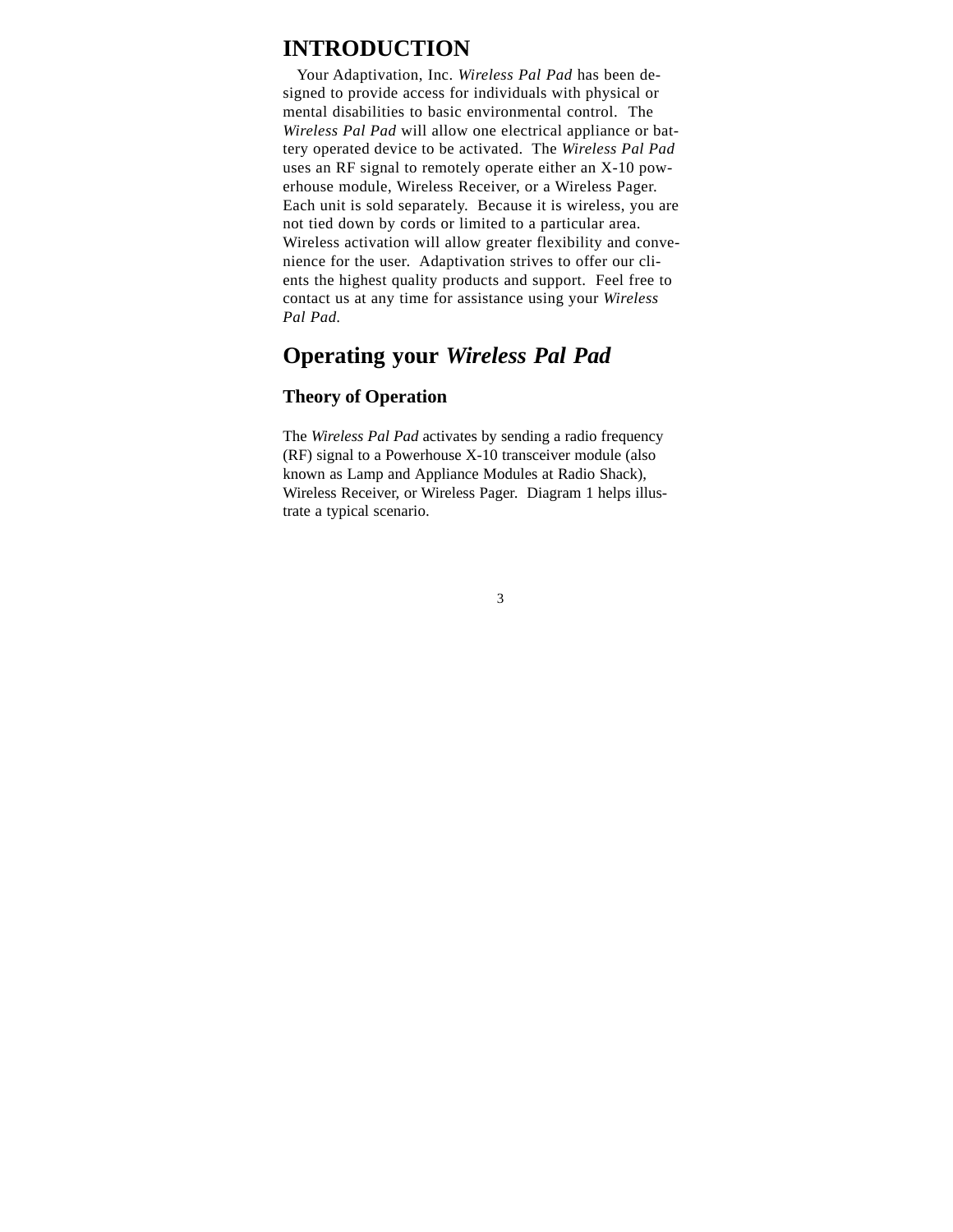

# **Terminology**

# RF

RF stands for radio frequency. RF devices can transmit through walls unlike infrared which requires line of sight.

#### Wireless Receiver

A Wireless Receiver will allow the *Wireless Pal Pad* to control most battery operated devices and also communication aids or other assistive devices.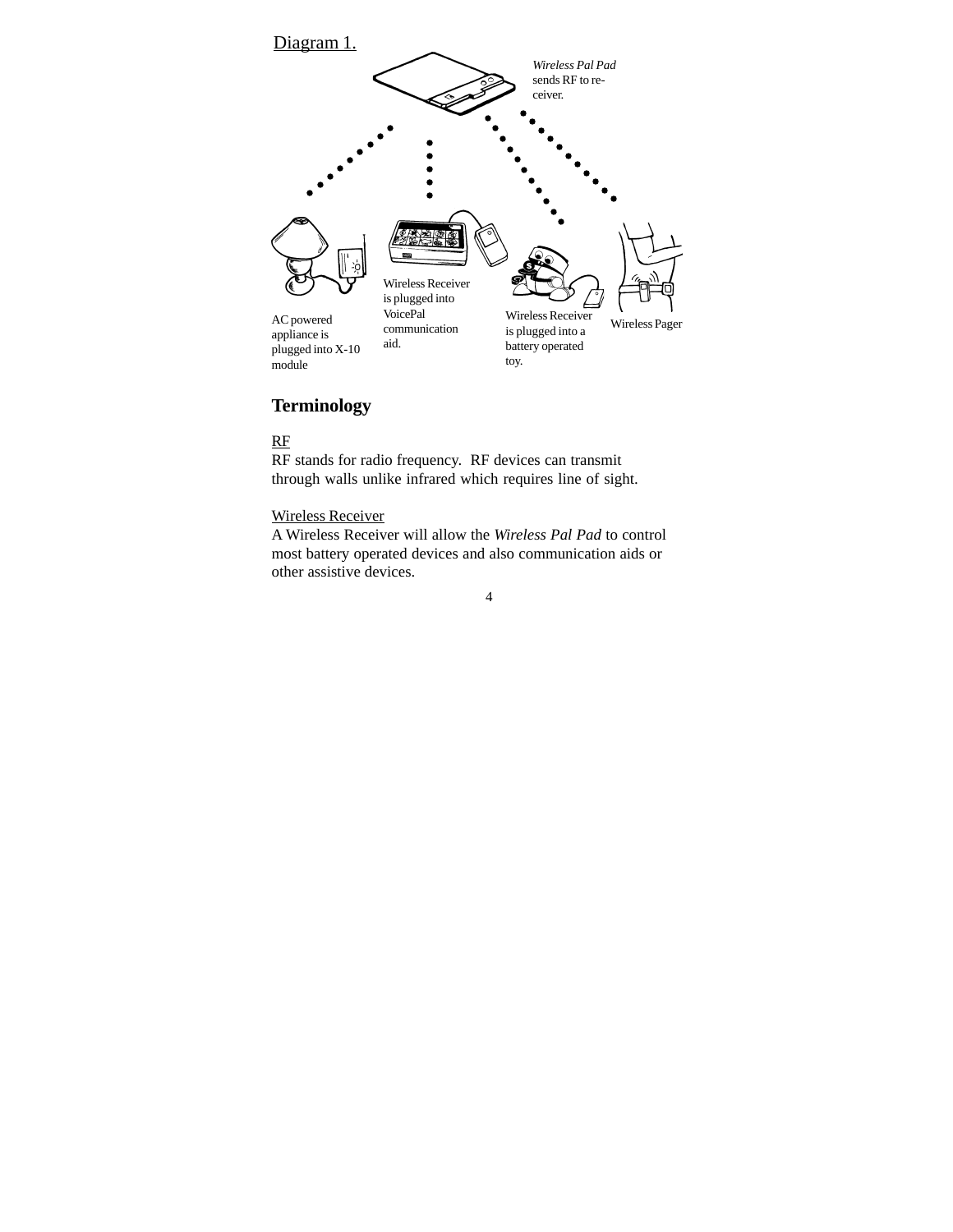#### Transceiver Module

The Transceiver Module accepts the RF signal from the *Wireless Pal Pad* and will allow activation of most electrical or AC appliances.

#### House Code

The house code is the frequency the *Wireless Pal Pad* uses to transmit to either a Wireless Receiver or a Transceiver Module. The house code must be set to the same letter on both devices. Using different house codes can allow different individuals to operate their own devices without interfering with each other.

#### Unit Code

This code allows one Transceiver Module to operate up to 16 other appliance modules. The unit code on the *Wireless Pal Pad* must be set to the same number as the number on the appliance module.

#### **Modes of Control**

**Direct selection**: The appliance activates for as long as the switch is pressed. To set mode of control, set the two position slide switch to the desired position. Use a small screwdriver to slide the switch.

5 **Latch selection:** Press once and the appliance turns on. Press again and it turns off. The latch mode is effective when a device needs to be turned on for an extended amount of time. To set mode of control, set the two position slide switch to the desired position. Use a small screwdriver to slide the switch.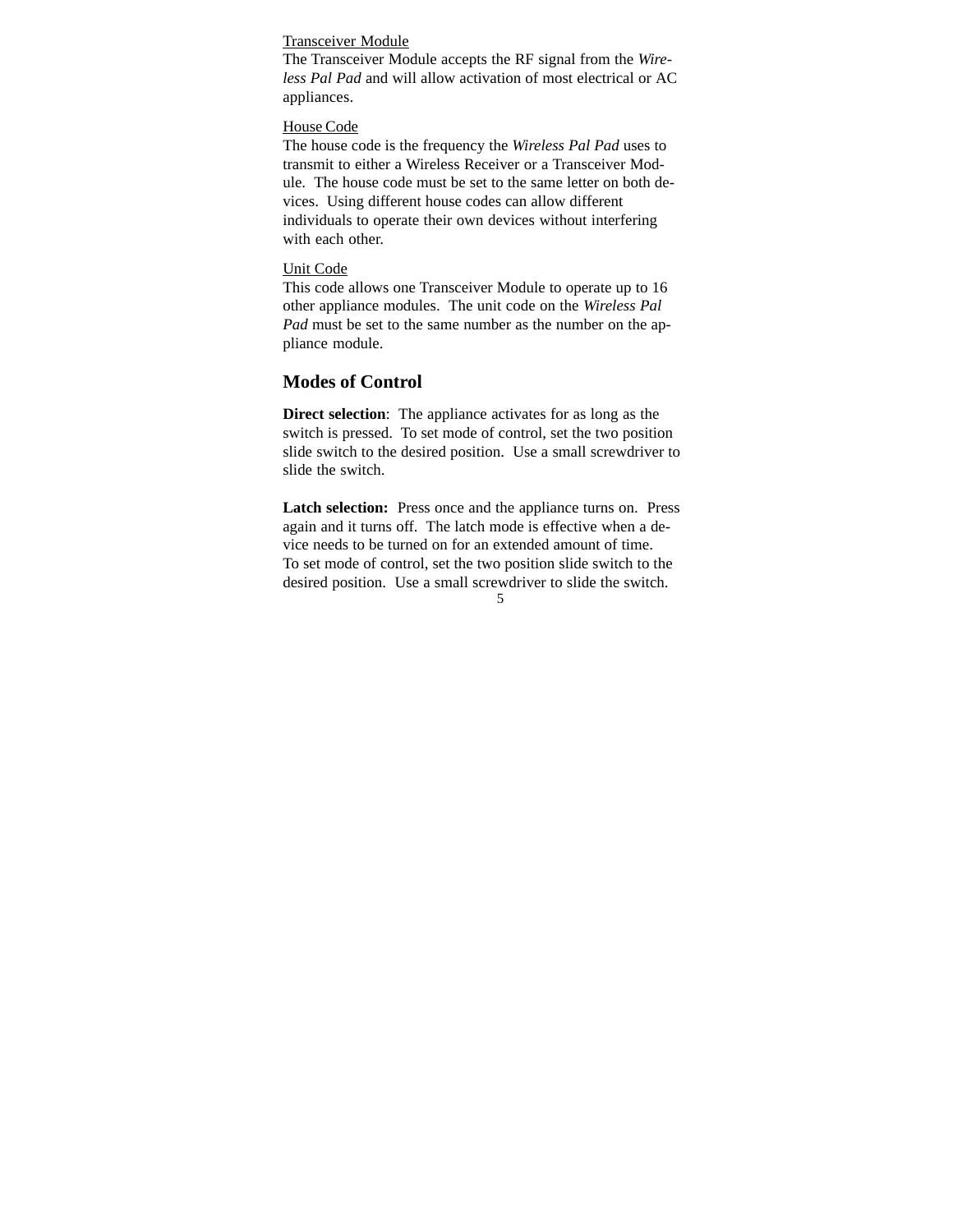Diagram 2.

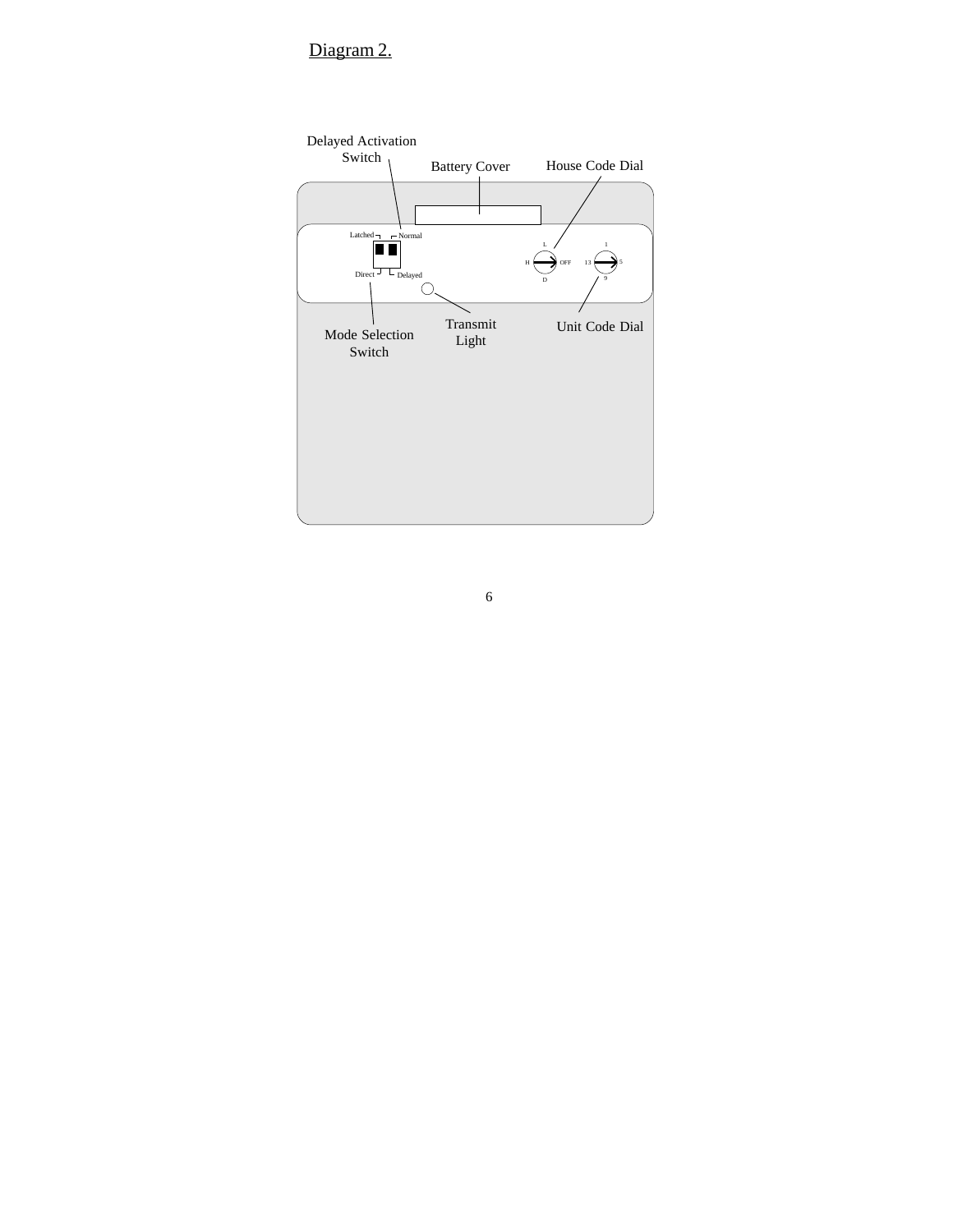### **Battery Installation**

\*Note: Under normal conditions the battery in the *Wireless Pal Pad* should last several years. Please call Adaptivation before replacing the battery.

House Code Dial

```
OFF
13 5L
    D
H
                 1
                 9
```
Unit Code Dial

1. With the *Wireless Pal Pad* lying face up, carefully lift up the battery cover tab. Do not bend the tab any more than needed to remove the battery.

2. Place a pointed tool in the slot on the bottom side, and slide the battery out.

3. Insert a new CR2032 battery into the battery holder, making sure the negative (-) side is down.

4. Carefully bend the battery cover tab back to its original position.

**Note**: To conserve the batteries, turn off the *Wireless Pal Pad* when not in use. "OFF" is located between "A" and "O" on the House code dial. Also when using, for longer battery life use house codes A through G.

# **Operation for AC Appliances**

1. Set the *Wireless Pal Pad* and the Transceiver Module to the same house code. Also make sure the unit code is set to the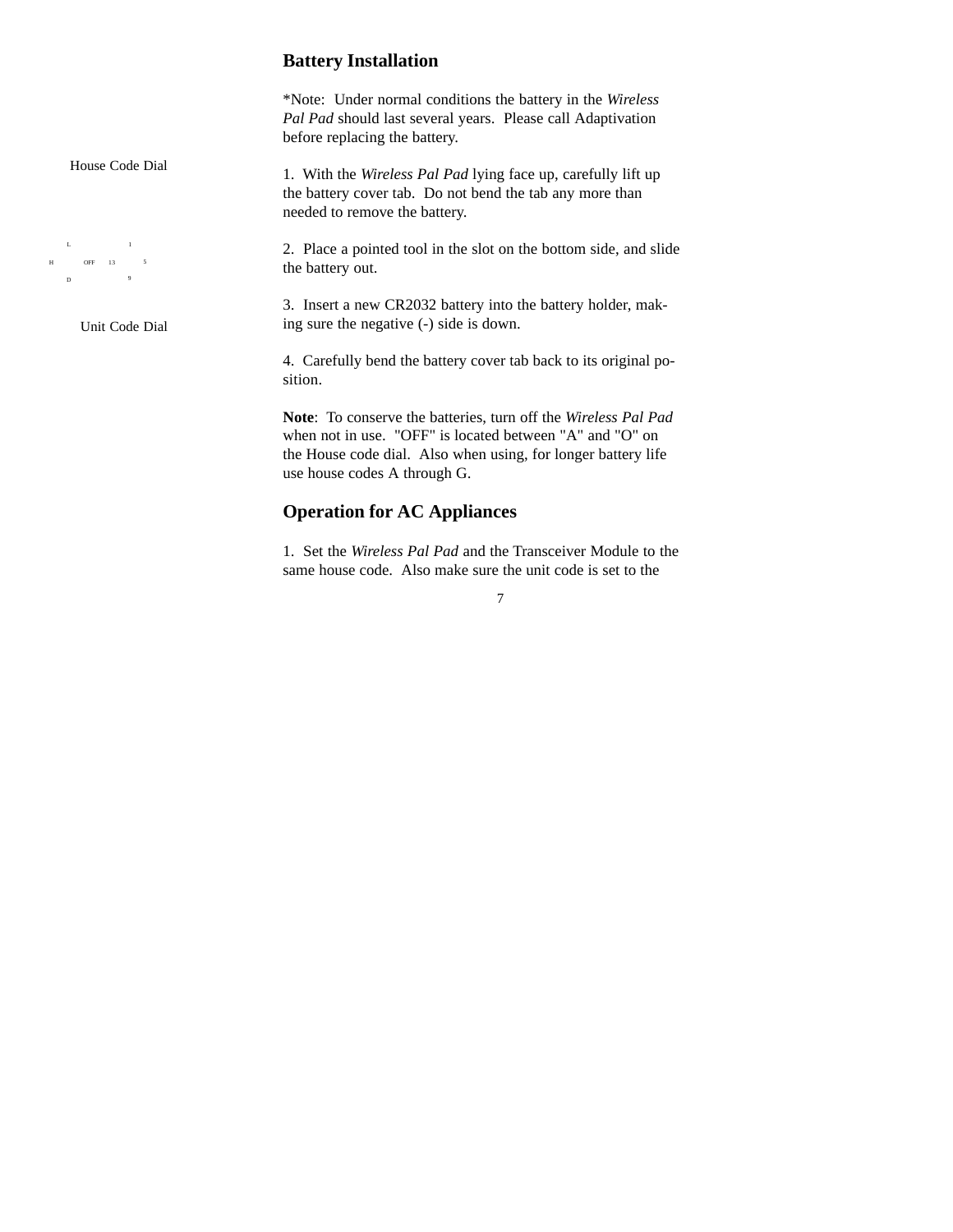number 1 position, unless you are plugging the appliance to be activated into another Appliance Module set to a different unit code.

2. Plug the appliance you wish to operate into the bottom of the Transceiver and plug it into the wall outlet. Make sure the appliance is in the "on" position.

3. Check to make sure the wattage of the appliance does not exceed the recommended maximum amount on the back of the Transceiver Module.

4. Set the *Wireless Pal Pad* to the desired mode of control. Press the top of the *Wireless Pal Pad* to activate the appliance.

Note: If using other Appliance Modules other than the Transceiver Module, you must still have the Transceiver Module plugged in since the *Wireless Pal Pad* sends the RF signal to this module first. Also make sure both the *Wireless Pal Pad* and the Appliance Module are set to the same unit code number.

### **Operation for Battery-Operated Devices**

1. Set the *Wireless Pal Pad* and the Wireless Receiver to the same house code. Also make sure both have the unit code set to the same number.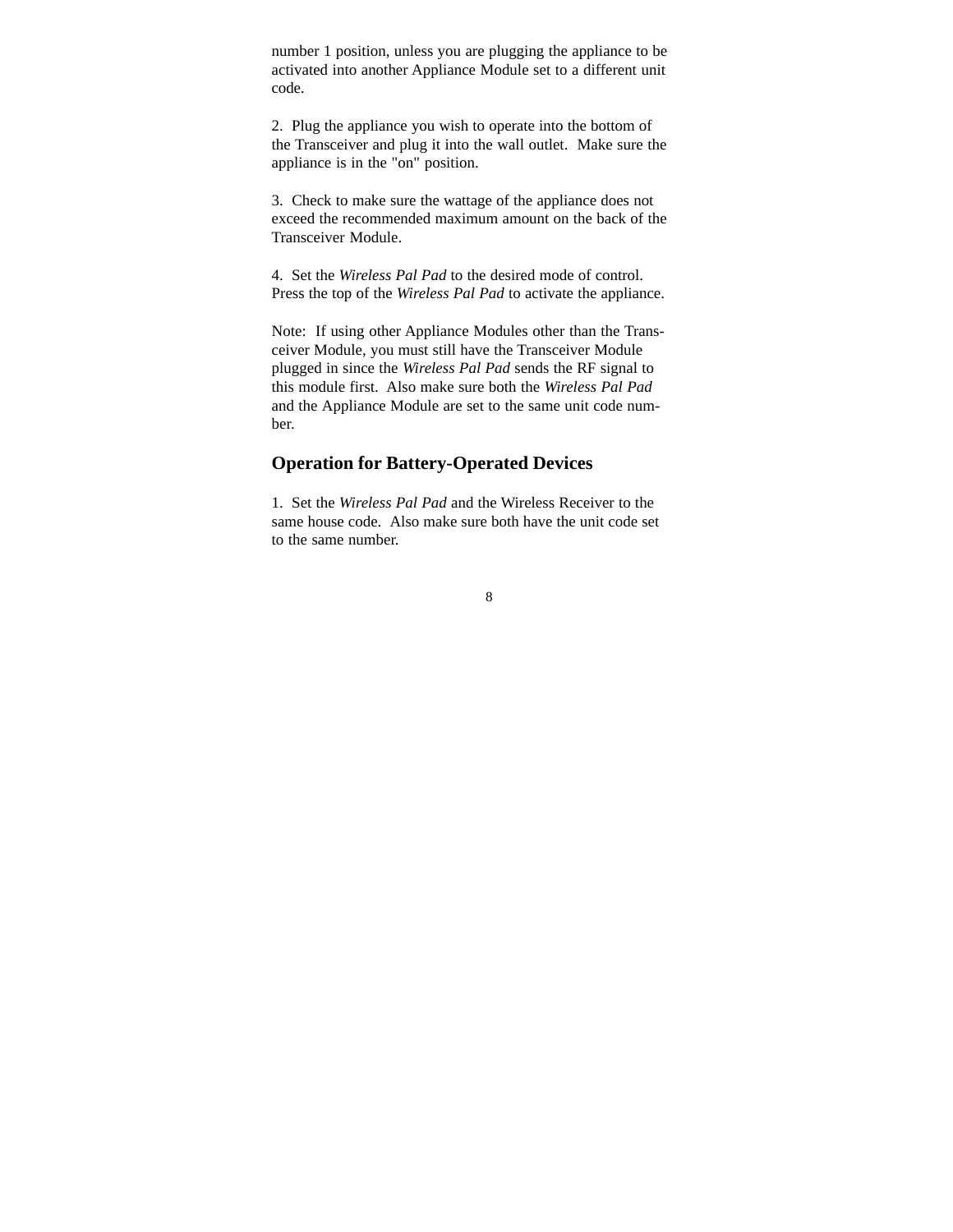2. Make sure you have inserted batteries into the Wireless Receiver and it is turned on.

3. Insert the plug on the Wireless Receiver into the battery operated device you wish to activate.

- 4. Set the *Wireless Pal Pad* to the desired mode of control.
- 5. Press the top of the *Wireless Pal Pad* to activate.

**Options**: If you are activating a communication aid such as Adaptivation's VoicePal, insert the plug on the Wireless Receiver into the switch jack on the communication aid. Set the *Wireless Pal Pad* to the Direct mode. Activate the *Wireless Pal Pad* to access your message on the communication aid. If you are activating a battery-operated device or toy, insert the plug on the Wireless Receiver into the switch jack on the adapted device. If your device is not adapted use a battery interrupter which is inserted into the battery compartment of the device.

### **Mounting Options**

The *Wireless Pal Pad* also comes with a rubber backing which can be attached to help keep it from sliding. When mounting on a table or other flat surface, Velcro or Dual-Lock can be used as an alternate mounting method.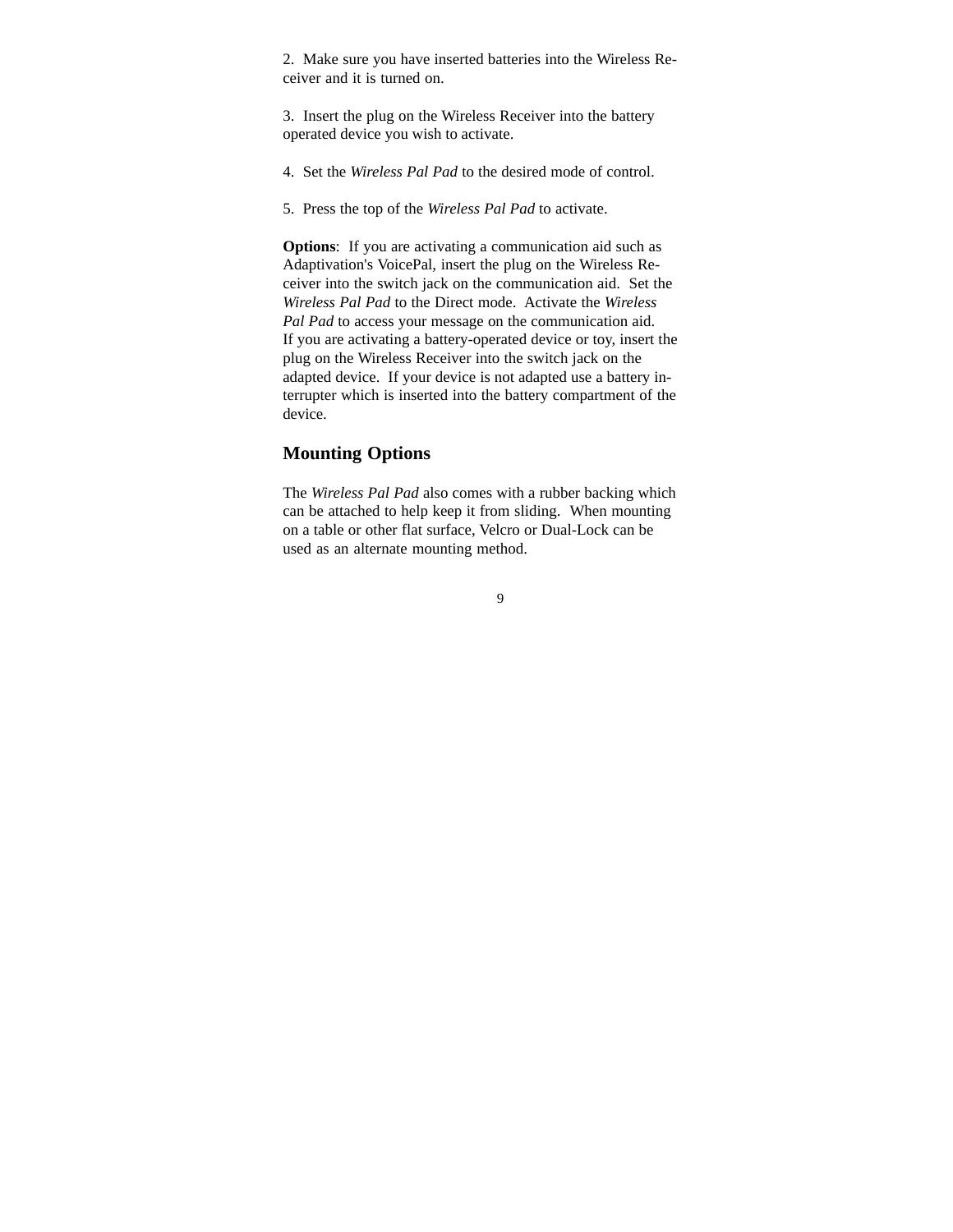# **Delayed Activation**

Typically when the *Wireless Pal Pad* is pressed, the corresponding device activates almost immediately. A one second delay can be added. This means the *Wireless Pal Pad* must be held down for one second before the device will operate. This can be very helpful for a person who may accidentally drag their hands. Delayed activation will help with these accidental activations.

To set the one second delay, set the two position slide switch to the "Delayed" position. Use a small screwdriver to slide the switch. Now your *Wireless Pal Pad* is set for a one second delay.

# **Trouble Shooting**

Your AC appliance is not working.

-Make sure the device works independently of the *Wireless Pal Pad*.

-Make sure the *Wireless Pal Pad* is not turned to the "off" position.

-Make sure the device is turned "on" at all times. -Make sure the house code is set the same on both transceiver and *Wireless Pal Pad*.

-Make sure you are within range (25 to 45 feet max) and there are no obstructions covering the

antenna on the Transceiver Module.

-Check mode of control.

-Check to see if you are using delayed activation.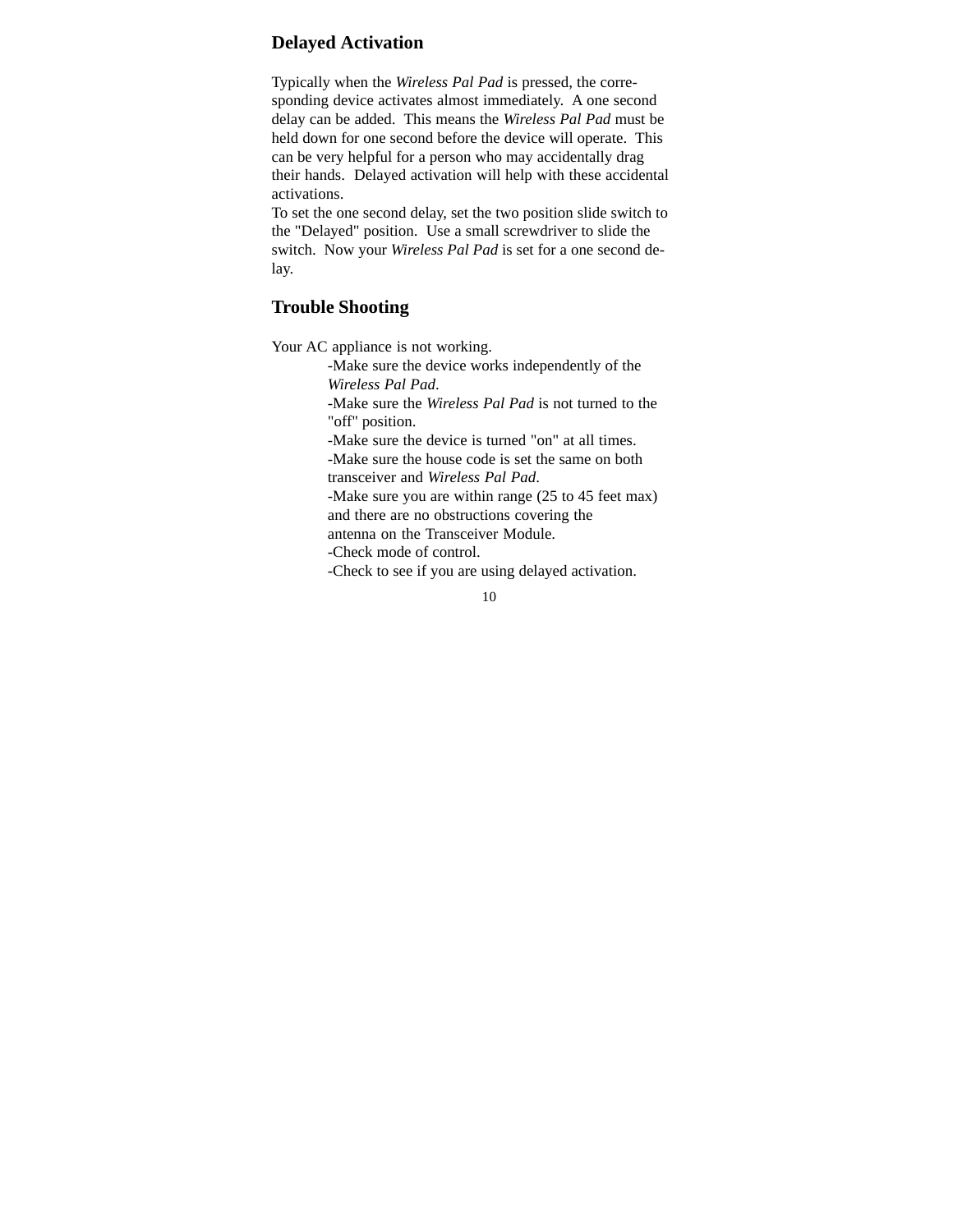Your Battery-Operated device is not working.

-Make sure the device works independently of the *Wireless Pal Pad*. -Make sure the *Wireless Pal Pad* is not turned to the "off" position. -Make sure the Wireless Receiver is turned on, batteries are fresh, and it is plugged into the device. -Make sure you are within range. -Make sure the house code and unit code are set the same on both receiver and *Wireless Pal Pad*. -Check to see if you are using delayed activation.

The device activates intermittently.

-Move the *Wireless Pal Pad* closer to the receiver. -Make sure batteries are fresh. -Be sure to wait approximately 2 seconds before reactivating. The *Wireless Pal Pad* needs time to send the RF signals. If activated rapidly, signals will become backed up and receiver may not respond.

The device activates without using the *Wireless Pal Pad*. -Something in the environment is causing interference. Set the *Wireless Pal Pad* and receiver units to a different house code. -Check to make sure other X-10 compatible environmental controls are not set to the same house code and, or unit code.